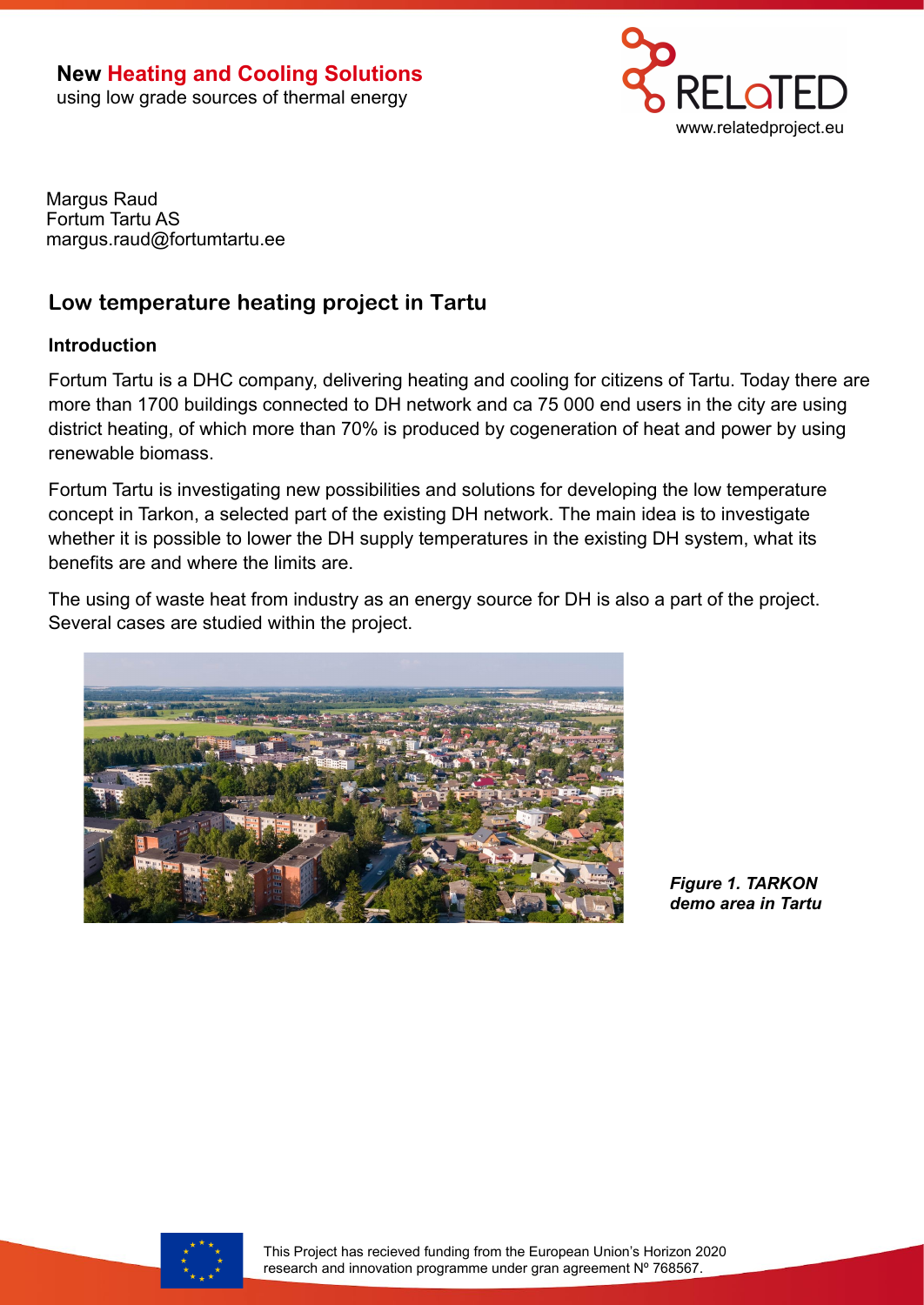

# **Description of LT project**

The temperature range of the DH system is 105/55 and it depends on outdoor temperatures. Actually the temperature is about 75 degrees if the outdoor temperature is above zero and it is higher if it is colder outside.

The demo site is a little part of the whole network, comprising 54 consumers in TARKON area with the total capacity of 4.3 MW and with a network length of 4.6 km. The main idea of the concept is to reduce supply temperatures down to 65  $\degree$ C during mild winter conditions and to 60 $\degree$ C during summer. If it is very cold outside, the supply temperatures are higher to secure the energy demand.

The technical concept of the demo area consists on the temperature intervention on the primary and secondary sides of heat substations, but also on the temperature intervention on DHW at the secondary side of the heat substation. All readings are measured on hourly basis. During the first heating season (winter 2018/2019), the reference measurements were collected. Those measurements are like base case readings – "as it is now".



*Figure 2. Technical concept of measuring and mixing system of demo area* 

From December 2019, the supply temperatures have been lowered by 10-15 degrees to simulate the LT concept. The lowering of temperatures is carried through by a mixing pump, which is installed inside the DH net chamber. The test will run until May 2021, after which the results will be analyzed. A report on temperature reduction limits and the achieved energy savings will be available after the test period in 2021. If the results are positive and beneficial, the temperature lowering concept will be applied also to other parts of DH network.